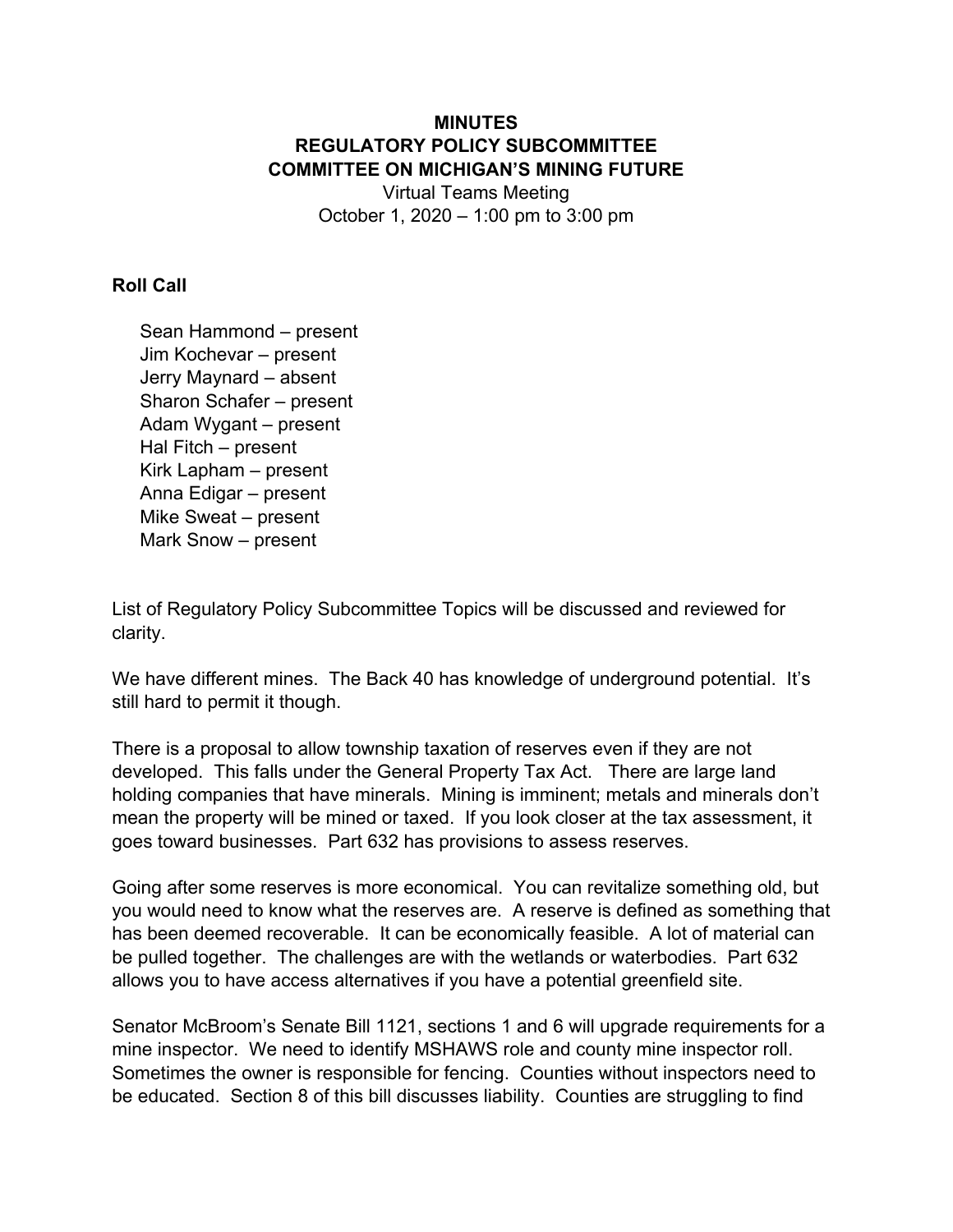inspectors due to liabilities. What do we want people to be responsible for? The pubic might want assurance for regulatory policy.

Is ownership a service or mineral right? Legally speaking, it is an unanswered question.

If you put rock from a site in a waste rock pile, then it's recoverable and someone wants to remine it, is the mineral owner out of the picture?

Items 9 (tax assessment on mineral reserves) and 11 should be referred to the Social, Economic, and Labor Subcommittee.

A motion was made by Hal Fitch to move item 9 and 11 to the Social, Economic, and Labor Subcommittee. Sean Hammond seconded this motion, and it passed.

The report structure was discussed, and this will be brought up at the Committee on Michigan's Mining Future meeting on October 13, 2020, to discuss these concerns. This can be discussed with the committee as a whole.

Aggregates are part of regulated mines in Michigan. Industrial minerals don't have regulations but there is a concern. We need to identify the concern as it is a part of mining in Michigan right now. Some issues need a broader sampling of concerns from input and information from the community.

We, as member should draft our concerns and have the other subcommittees put a list of their concerns together. We have three months until the next meeting in January to get information and invite people to this meting to answer questions we have. Minnesota sent questions to industry, but we could expand to interest groups as well.

Hal will consolidate topics to make them more concise and send to the subcommittee members for comments. Member scan identify what they foresee coming out of this report to discuss at the main committee.

Upcoming meeting dates: November 12 from 1:00-4:00 pm December 10 from 1:00-4:00 pm

Sean Hammond and Jim Kochevar will look for interest groups to invite to upcoming meetings.

Meeting adjourned at 2:21 p.m.